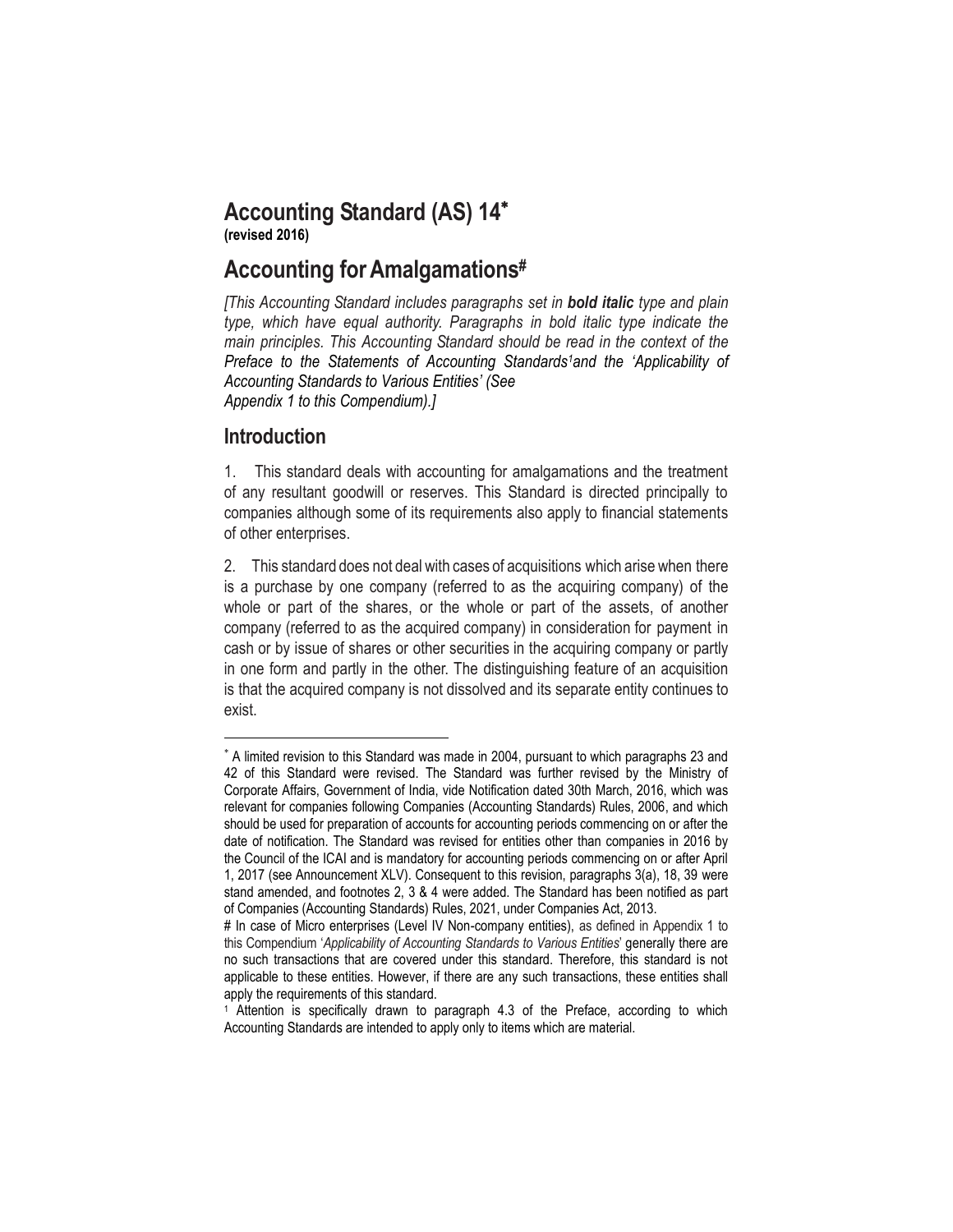## **Definitions**

*3. The following terms are used in this standard with the meanings specified:*

- *(a) Amalgamation means an amalgamation pursuant to the provisions of the Companies Act, 2013 or any other statute which may be applicable to companies and includes 'merger'.*
- *(b) Transferor company means the company which is amalgamated into another company.*
- *(c) Transferee company means the company into which a transferor company is amalgamated.*
- *(d) Reserve means the portion of earnings, receipts or other surplus of an enterprise (whether capital or revenue) appropriated by the management for a general or a specific purpose other than a provision for depreciation or diminution in the value of assets or for a known liability.*
- *(e) Amalgamation in the nature of merger is an amalgamation which satisfies all the following conditions.*
	- *(i) All the assets and liabilities of the transferor company become, after amalgamation, the assets and liabilities of the transferee company.*
	- *(ii) Shareholders holding not less than 90% of the face value of the equity shares of the transferor company (other than the equity shares already held therein, immediately before the amalgamation, by the transferee company or its subsidiaries*<sup>2</sup> *or their nominees) become equity shareholders of the transferee company by virtue of the amalgamation.*
	- *(iii) The consideration for the amalgamation receivable by those equity shareholders of the transferor company who agree to become equity shareholders of the transferee company is discharged by the transferee company wholly by the issue of equity shares in the transferee company,*

 $\overline{a}$ 

<sup>2</sup> As defined in AS 21, *Consolidated Financial Statements*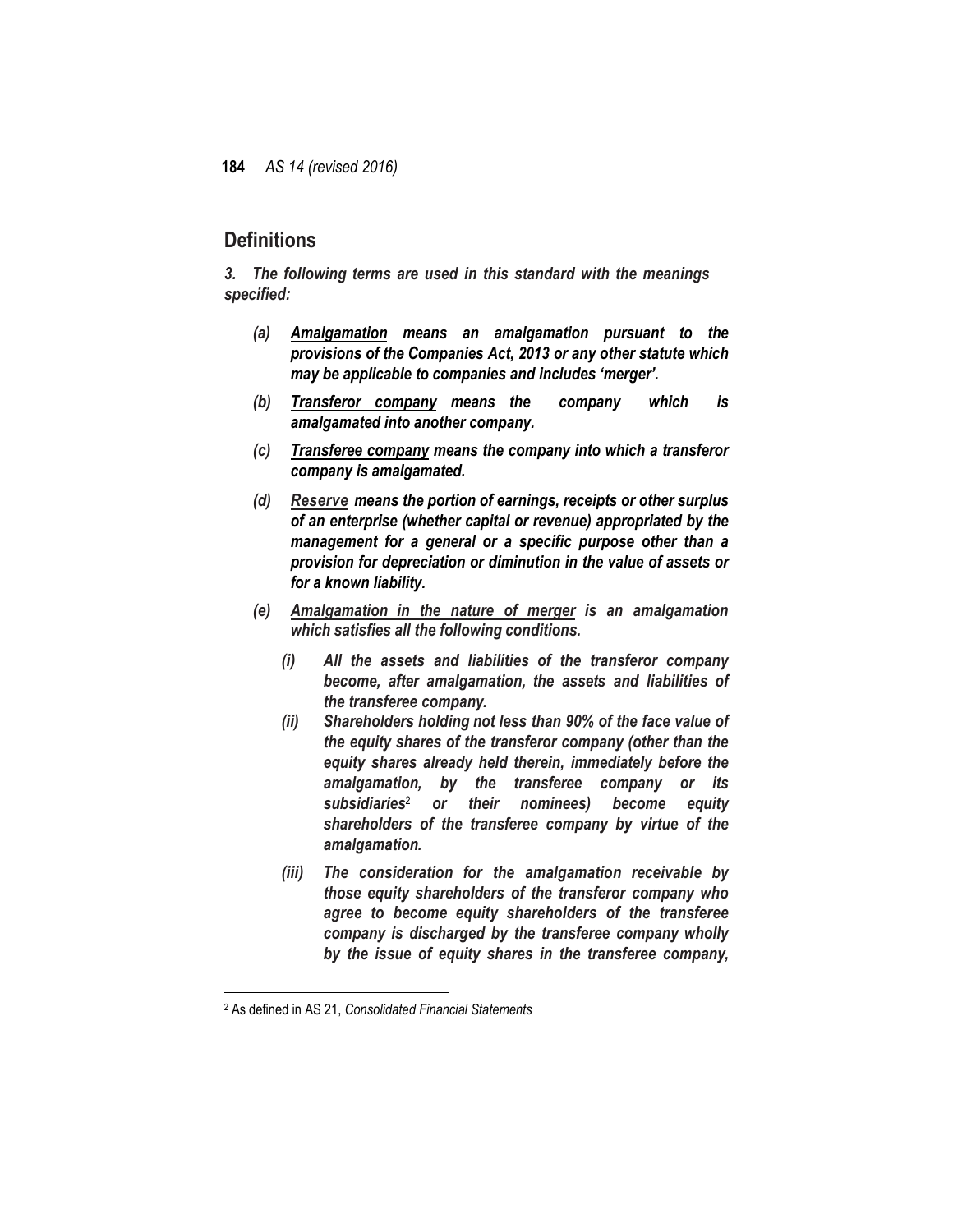*except that cash may be paid in respect of any fractional shares.*

- *(iv) The business of the transferor company is intended to be carried on, after the amalgamation, by the transferee company.*
- *(v) No adjustment is intended to be made to the book values of the assets and liabilities of the transferor company when they are incorporated in the financial statements of the transferee company except to ensure uniformity of accounting policies.*
- *(f) Amalgamation in the nature of purchase is an amalgamation which does not satisfy any one or more of the conditions specified in sub-paragraph (e) above.*
- *(g) Consideration for the amalgamation means the aggregate of the shares and other securities issued and the payment made in the form of cash or other assets by the transferee company to the shareholders of the transferor company.*
- *(h) Fair value is the amount for which an asset could be exchanged between a knowledgeable, willing buyer and a knowledgeable, willing seller in an arm's length transaction.*
- *(i) Pooling of interests is a method of accounting for amalgamations the object of which is to account for the amalgamation as if the separate businesses of the amalgamating companies were intended to be continued by the transferee company. Accordingly, only minimal changes are made in aggregating the individual financial statements of the amalgamating companies.*

# **Explanation**

## **Types of Amalgamations**

4. Generally speaking, amalgamations fall into two broad categories. In the first category are those amalgamations where there is a genuine pooling not merely of the assets and liabilities of the amalgamating companies but also of the shareholders' interests and of the businesses of these companies. Such amalgamations are amalgamations which are in the nature of 'merger' and the accounting treatment of such amalgamations should ensure that the resultant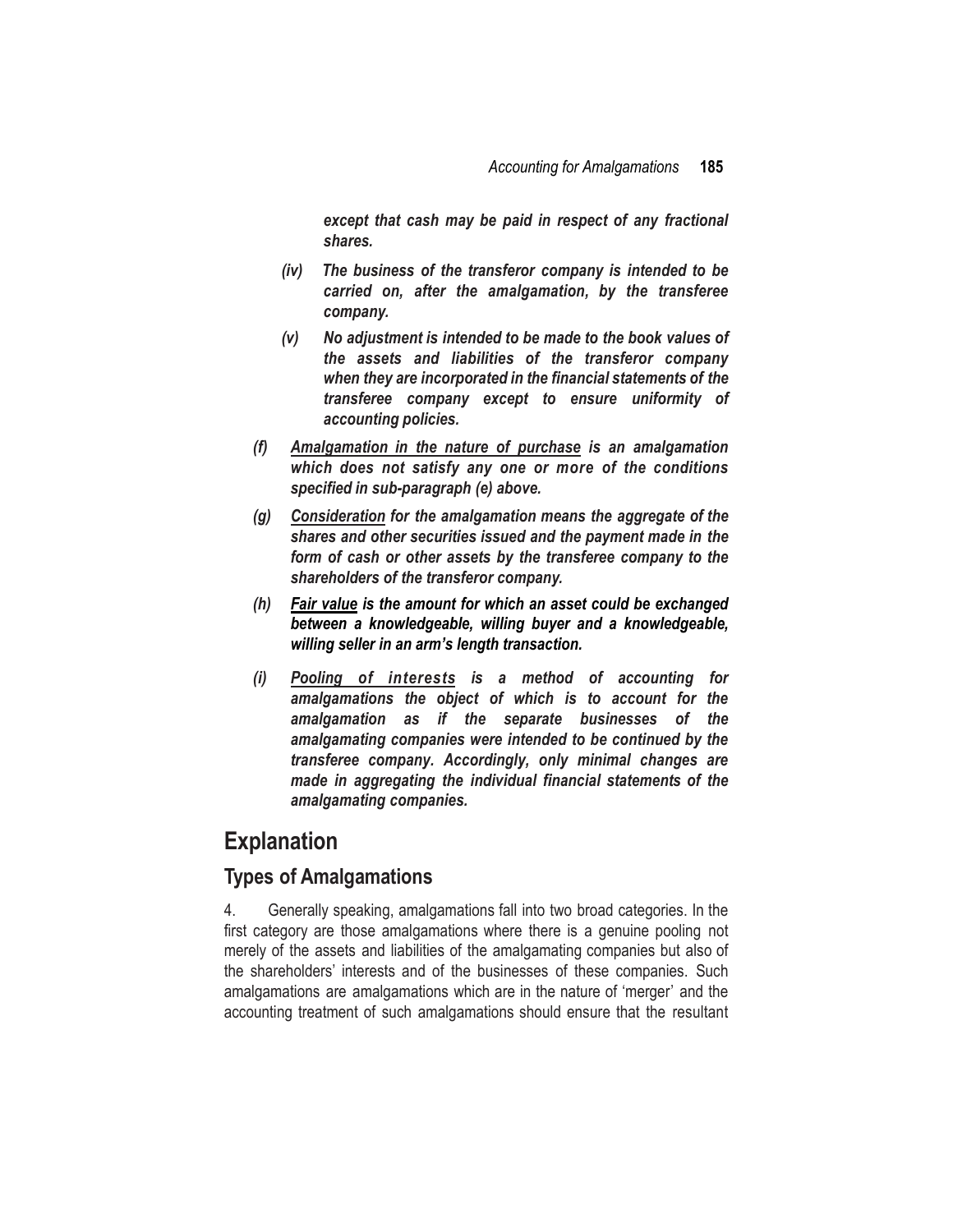figures of assets, liabilities, capital and reserves more or less represent the sum of the relevant figures of the amalgamating companies. In the second category are those amalgamations which are in effect a mode by which one company acquires another company and, as a consequence, the shareholders of the company which is acquired normally do not continue to have a proportionate share in the equity of the combined company, or the business of the company which is acquired is not intended to be continued. Such amalgamations are amalgamations in the nature of 'purchase'.

5. An amalgamation is classified as an 'amalgamation in the nature of merger' when all the conditions listed in paragraph 3(e) are satisfied. There are, however, differing views regarding the nature of any further conditions that may apply. Some believe that, in addition to an exchange of equity shares, it is necessary that the shareholders of the transferor company obtain a substantial share in the transferee company even to the extent that it should not be possible to identify any one party as dominant therein. This belief is based in part on the view that the exchange of control of one company for an insignificant share in a larger company does not amount to a mutual sharing of risks and benefits.

6. Others believe that the substance of an amalgamation in the nature of merger is evidenced by meeting certain criteria regarding the relationship of the parties, such as the former independence of the amalgamating companies, the manner of their amalgamation, the absence of planned transactions that would undermine the effect of the amalgamation, and the continuing participation by the management of the transferor company in the management of the transferee company after the amalgamation.

## **Methods of Accounting for Amalgamations**

- 7. There are two main methods of accounting for amalgamations:
	- (a) the pooling of interests method; and
	- (b) the purchase method.

8. The use of the pooling of interests method is confined to circumstances which meet the criteria referred to in paragraph 3(e) for an amalgamation in the nature of merger.

9. The object of the purchase method is to account for the amalgamation by applying the same principles as are applied in the normal purchase of assets. This method is used in accounting for amalgamations in the nature of purchase.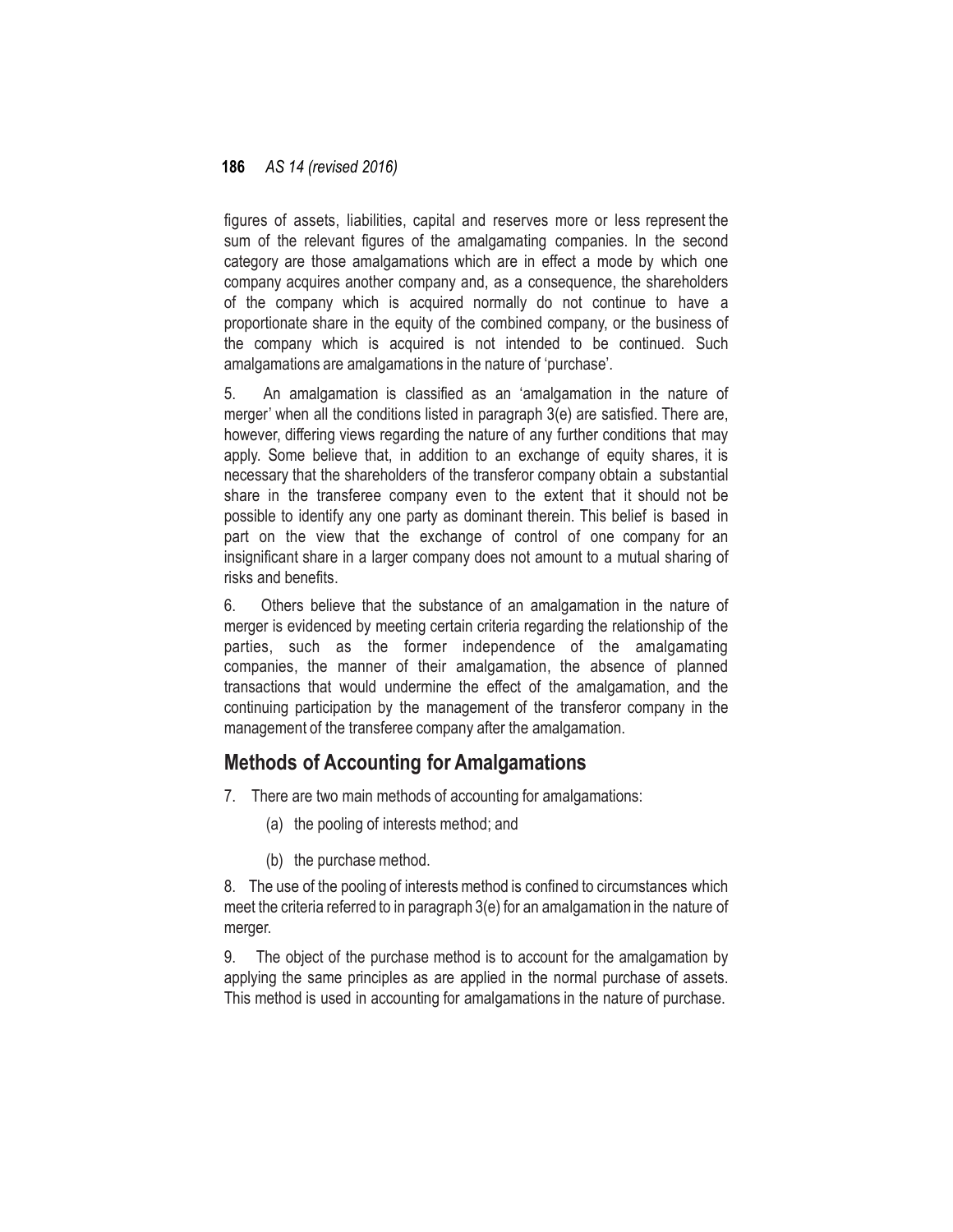#### *The Pooling of Interests Method*

10. Under the pooling of interests method, the assets, liabilities and reserves of the transferor company are recorded by the transferee company at their existing carrying amounts (after making the adjustments required in paragraph 11).

11. If, at the time of the amalgamation, the transferor and the transferee companies have conflicting accounting policies, a uniform set of accounting policies is adopted following the amalgamation. The effects on the financial statements of any changes in accounting policies are reported in accordance with Accounting Standard (AS) 5, *Net Profit or Loss for the Period, Prior Period Items and Changes in Accounting Policies*.

#### *The Purchase Method*

12. Under the purchase method, the transferee company accounts for the amalgamation either by incorporating the assets and liabilities at their existing carrying amounts or by allocating the consideration to individual identifiable assets and liabilities of the transferor company on the basis of their fair values at the date of amalgamation. The identifiable assets and liabilities may include assets and liabilities not recorded in the financial statements of the transferor company.

13. Where assets and liabilities are restated on the basis of their fair values, the determination of fair values may be influenced by the intentions of the transferee company. For example, the transferee company may have a specialised use for an asset, which is not available to other potential buyers. The transferee company may intend to effect changes in the activities of the transferor company which necessitate the creation of specific provisions for the expected costs, e.g. planned employee termination and plant relocation costs.

## **Consideration**

14. The consideration for the amalgamation may consist of securities, cash or other assets. In determining the value of the consideration, an assessment is made of the fair value of its elements. A variety of techniques is applied in arriving at fair value. For example, when the consideration includes securities, the value fixed by the statutory authorities may be taken to be the fair value. In case of other assets, the fair value may be determined by reference to the market value of the assets given up. Where the market value of the assets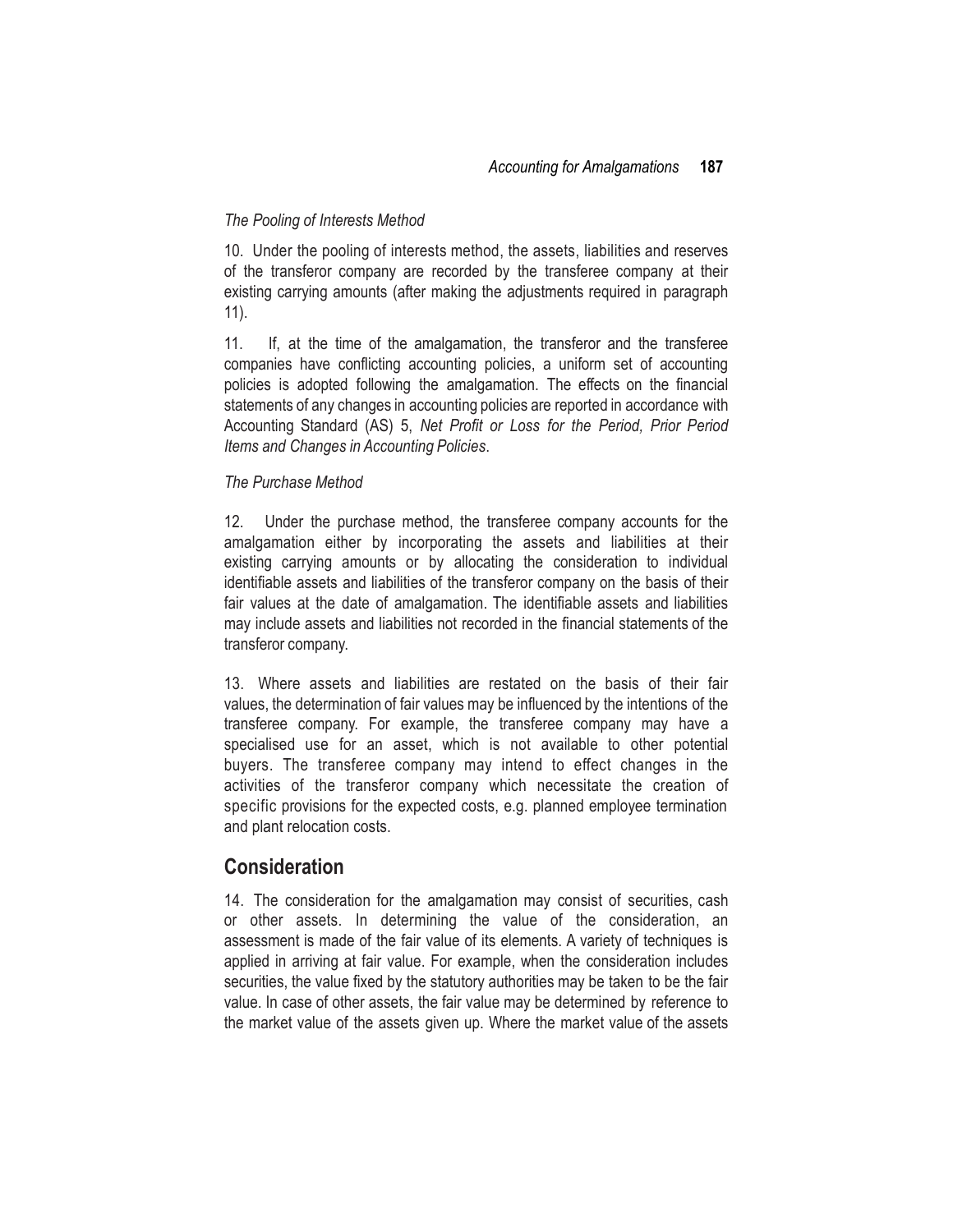given up cannot be reliably assessed, such assets may be valued at their respective net book values.

15. Many amalgamations recognise that adjustments may have to be made to the consideration in the light of one or more future events. When the additional payment is probable and can reasonably be estimated at the date of amalgamation, it is included in the calculation of the consideration. In all other cases, the adjustment is recognised as soon as the amount is determinable [see Accounting Standard (AS) 4, *Contingencies and Events Occurring After the Balance Sheet Date*].

## **Treatment of Reserves on Amalgamation**

16. If the amalgamation is an 'amalgamation in the nature of merger', the identity of the reserves is preserved and they appear in the financial statements of the transferee company in the same form in which they appeared in the financial statements of the transferor company. Thus, for example, the General Reserve of the transferor company becomes the General Reserve of the transferee company, the Capital Reserve of the transferor company becomes the Capital Reserve of the transferee company and the Revaluation Reserve of the transferor company becomes the Revaluation Reserve of the transferee company. As a result of preserving the identity, reserves which are available for distribution as dividend before the amalgamation would also be available for distribution as dividend after the amalgamation. The difference between the amount recorded as share capital issued (plus any additional consideration in the form of cash or other assets) and the amount of share capital of the transferor company is adjusted in reserves in the financial statements of the transferee company.

17. If the amalgamation is an 'amalgamation in the nature of purchase', the identity of the reserves, other than the statutory reserves dealt with in paragraph 18, is not preserved. The amount of the consideration is deducted from the value of the net assets of the transferor company acquired by the transferee company. If the result of the computation is negative, the difference is debited to goodwill arising on amalgamation and dealt with in the manner stated in paragraphs 19-20. If the result of the computation is positive, the difference is credited to Capital Reserve.

18. Certain reserves may have been created by the transferor company pursuant to the requirements of, or to avail of the benefits under, the Incometax Act, 1961; for example, Development Allowance Reserve, or Investment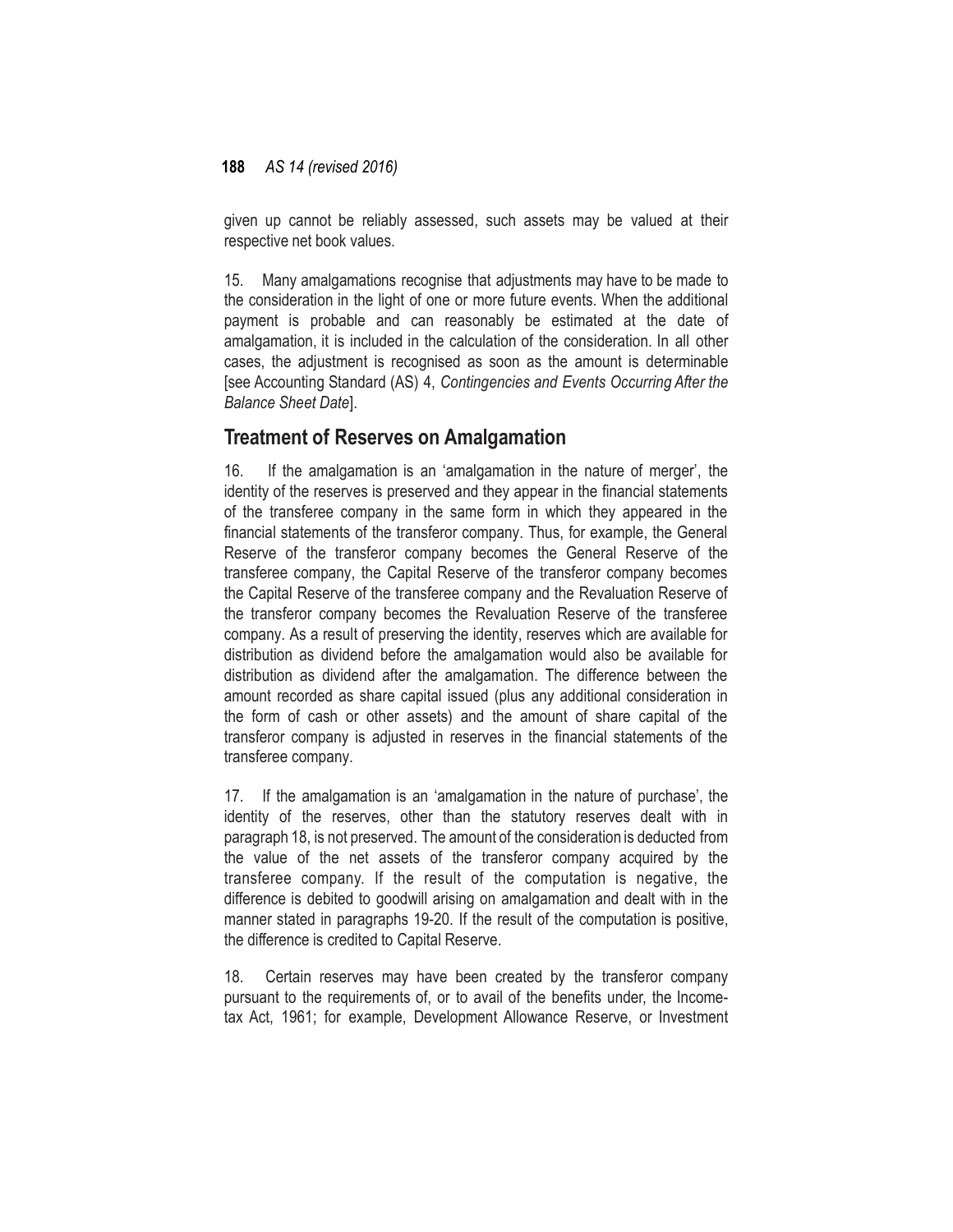Allowance Reserve. The Act requires that the identity of the reserves should be preserved for a specified period. Likewise, certain other reserves may have been created in the financial statements of the transferor company in terms of the requirements of other statutes. Though, normally, in an amalgamation in the nature of purchase, the identity of reserves is not preserved, an exception is made in respect of reserves of the aforesaid nature (referred to hereinafter as 'statutory reserves') and such reserves retain their identity in the financial statements of the transferee company in the same form in which they appeared in the financial statements of the transferor company, so long as their identity is required to be maintained to comply with the relevant statute. This exception is made only in those amalgamations where the requirements of the relevant statute for recording the statutory reserves in the books of the transferee company are complied with. In such cases the statutory reserves are recorded in the financial statements of the transferee company by a corresponding debit to a suitable account head (e.g., 'Amalgamation Adjustment Reserve') which is presented as a separate line item. When the identity of the statutory reserves is no longer required to be maintained, both the reserves and the aforesaid account are reversed.

## **Treatment of Goodwill Arising on Amalgamation**

19. Goodwill arising on amalgamation represents a payment made in anticipation of future income and it is appropriate to treat it as an asset to be amortised to income on a systematic basis over its useful life. Due to the nature of goodwill, it is frequently difficult to estimate its useful life with reasonable certainty. Such estimation is, therefore, made on a prudent basis. Accordingly, it is considered appropriate to amortise goodwill over a period not exceeding five years unless a somewhat longer period can be justified.

20. Factors which may be considered in estimating the useful life of goodwill arising on amalgamation include:

- (a) the foreseeable life of the business or industry;
- (b) the effects of product obsolescence, changes in demand and other economic factors;
- (c) the service life expectancies of key individuals or groups of employees;
- (d) expected actions by competitors or potential competitors; and
- (e) legal, regulatory or contractual provisions affecting the useful life.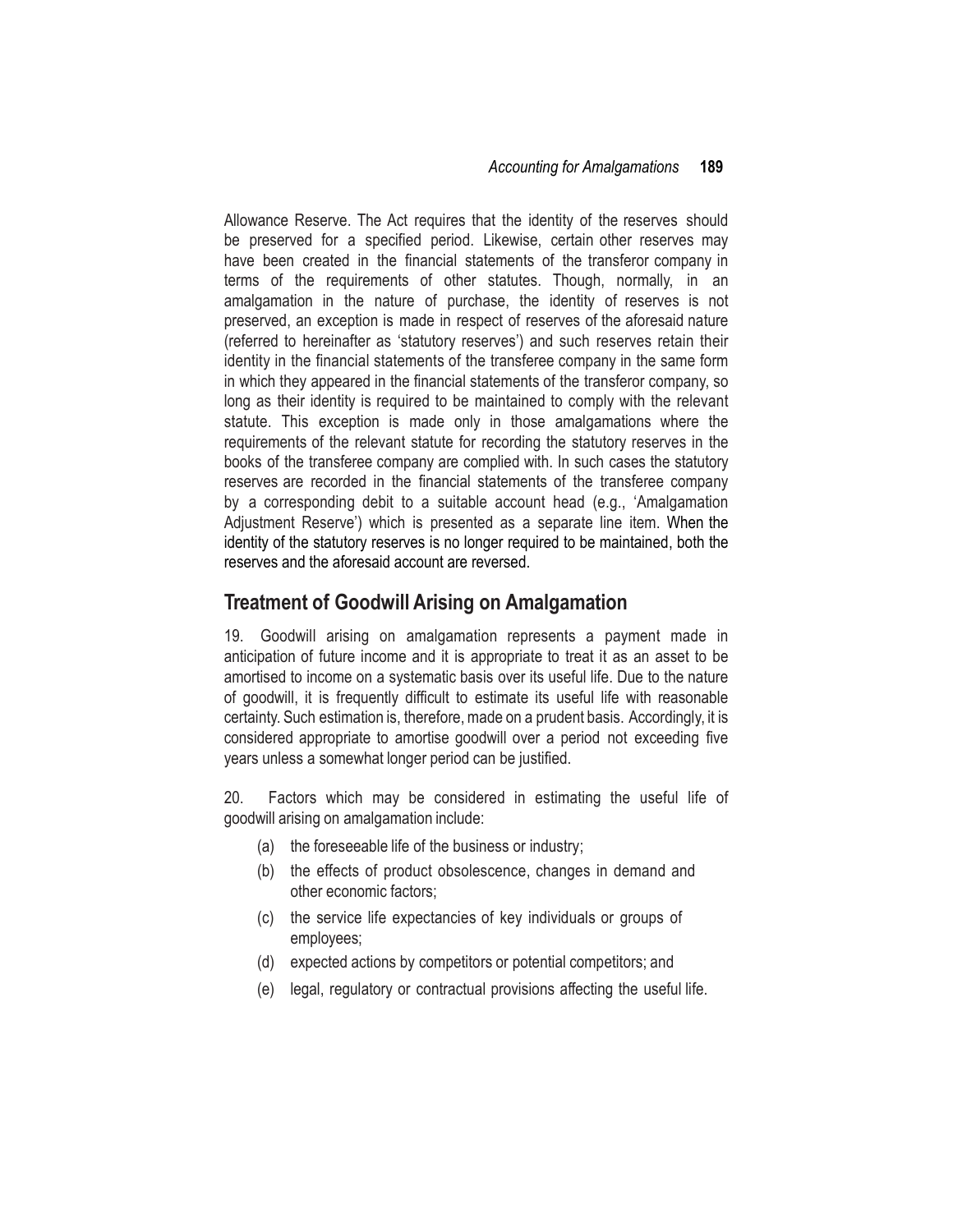## **Balance of Profit and Loss Account**

21. In the case of an 'amalgamation in the nature of merger', the balance of the Profit and Loss Account appearing in the financial statements of the transferor company is aggregated with the corresponding balance appearing in the financial statements of the transferee company. Alternatively, it is transferred to the General Reserve, if any.

22. In the case of an 'amalgamation in the nature of purchase', the balance of the Profit and Loss Account appearing in the financial statements of the transferor company, whether debit or credit, loses its identity.

## **Treatment of Reserves Specified in A Scheme of Amalgamation**

23 3 . The scheme of amalgamation sanctioned under the provisions of the Companies Act, 1956 or any other statute may prescribe the treatment to be given to the reserves of the transferor company after its amalgamation. Where the treatment is so prescribed, the same is followed. In some cases, the scheme of amalgamation sanctioned under a statute may prescribe a different treatment to be given to the reserves of the transferor company after amalgamation as compared to the requirements of this Standard that would have been followed had no treatment been prescribed by the scheme. In such cases, the following disclosures are made in the first financial statements following the amalgamation:

- (a) A description of the accounting treatment given to the reserves and the reasons for following the treatment different from that prescribed in this Standard.
- (b) Deviations in the accounting treatment given to the reserves as prescribed by the scheme of amalgamation sanctioned under the statute as compared to the requirements of this Standard that would have been followed had no treatment been prescribed by the scheme.

 $\overline{\phantom{a}}$ 3 Notification dated 30<sup>th</sup> March, 2016, issued by the Ministry of Corporate Affairs, Government of India, contained a footnote that "Paragraph 23 shall not apply to any scheme of amalgamation approved under the Companies Act, 2013" . This footnote is not added in the standard revised in 2016 by the ICAI for entities other than companies. (see Announcement XLV).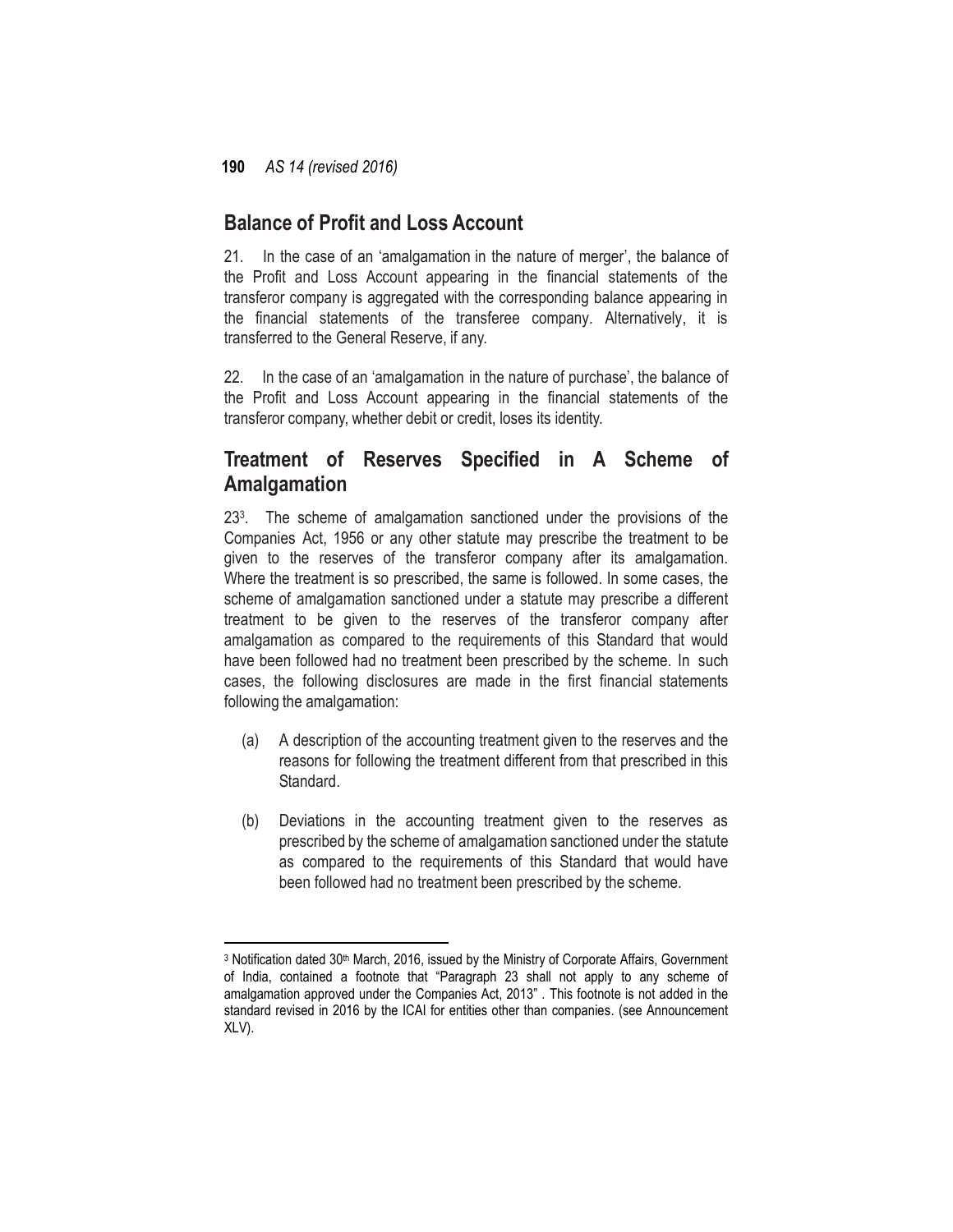(c) The financial effect, if any, arising due to such deviation.

## **Disclosure**

24. For all amalgamations, the following disclosures are considered appropriate in the first financial statements following the amalgamation:

- (a) names and general nature of business of the amalgamating companies;
- (b) effective date of amalgamation for accounting purposes;
- (c) the method of accounting used to reflect the amalgamation; and
- (d) particulars of the scheme sanctioned under a statute.

25. For amalgamations accounted for under the pooling of interests method, the following additional disclosures are considered appropriate in the first financial statements following the amalgamation:

- (a) description and number of shares issued, together with the percentage of each company's equity shares exchanged to effect the amalgamation;
- (b) the amount of any difference between the consideration and the value of net identifiable assets acquired, and the treatment thereof.

26. For amalgamations accounted for under the purchase method, the following additional disclosures are considered appropriate in the first financial statements following the amalgamation:

- (a) consideration for the amalgamation and a description of the consideration paid or contingently payable; and
- (b) the amount of any difference between the consideration and the value of net identifiable assets acquired, and the treatment thereof including the period of amortisation of any goodwill arising on amalgamation.

## **Amalgamation after the Balance Sheet Date**

27. When an amalgamation is effected after the balance sheet date but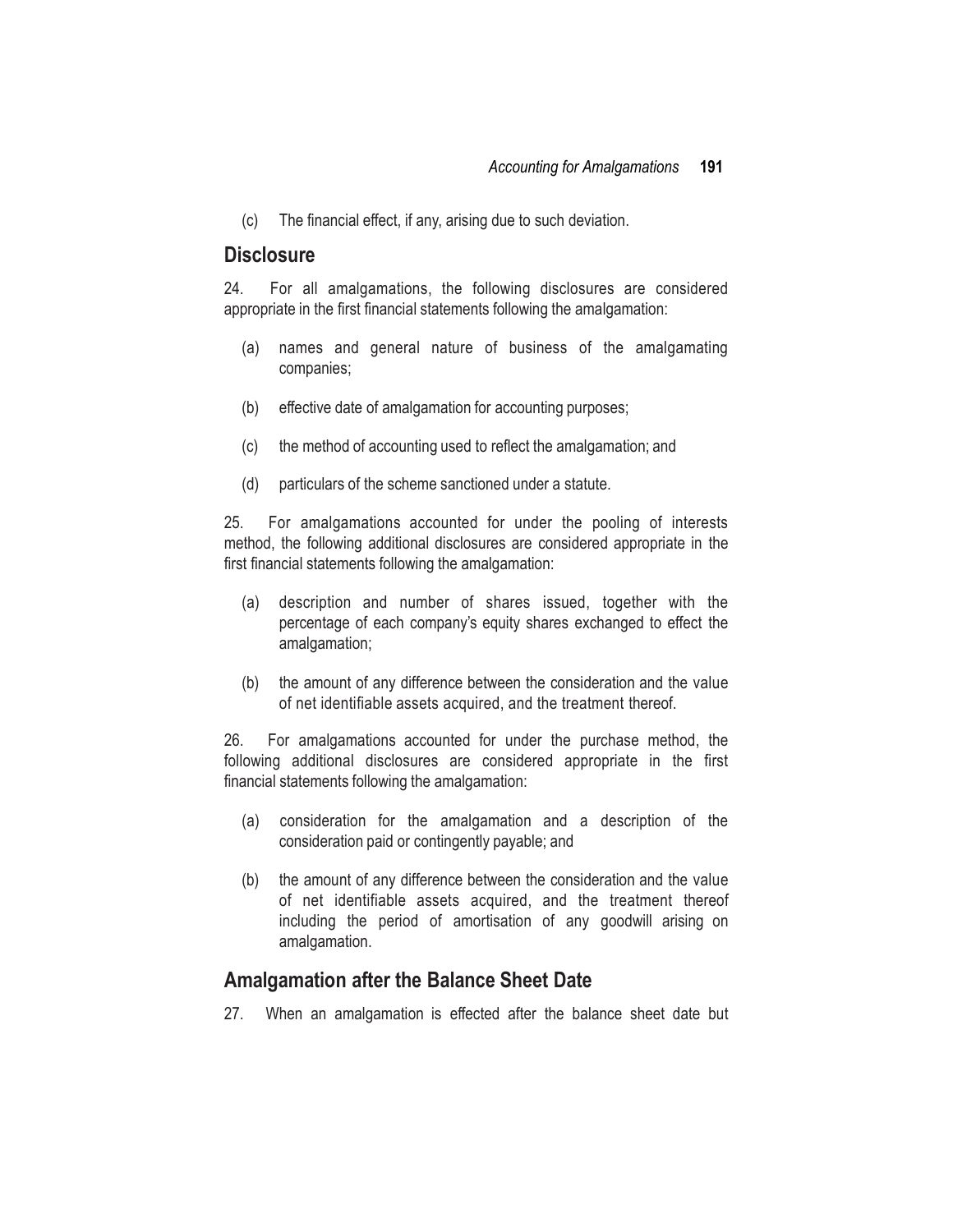before the issuance of the financial statements of either party to the amalgamation, disclosure is made in accordance with AS 4, *Contingencies and Events Occurring After the Balance Sheet Date*, but the amalgamation is not incorporated in the financial statements. In certain circumstances, the amalgamation may also provide additional information affecting the financial statements themselves, for instance, by allowing the going concern assumption to be maintained.

## **Main Principles**

- *28. An amalgamation may be either –*
- *(a) an amalgamation in the nature of merger, or*
- *(b) an amalgamation in the nature of purchase.*

*29. An amalgamation should be considered to be an amalgamation in the nature of merger when all the following conditions are satisfied:*

- *(i) All the assets and liabilities of the transferor company become, after amalgamation, the assets and liabilities of the transferee company.*
- *(ii) Shareholders holding not less than 90% of the face value of the equity shares of the transferor company (other than the equity shares already held therein immediately before the amalgamation, by the transferee company or its subsidiaries or their nominees) become equity shareholders of the transferee company by virtue of the amalgamation.*
- *(iii) The consideration for the amalgamation receivable by those equity shareholders of the transferor company who agree to become equity shareholders of the transferee company is discharged by the transferee company wholly by the issue of equity shares in the transferee company, except that cash may be paid in respect of any fractional shares.*
- *(iv) The business of the transferor company is intended to be carried on, after the amalgamation, by the transferee company.*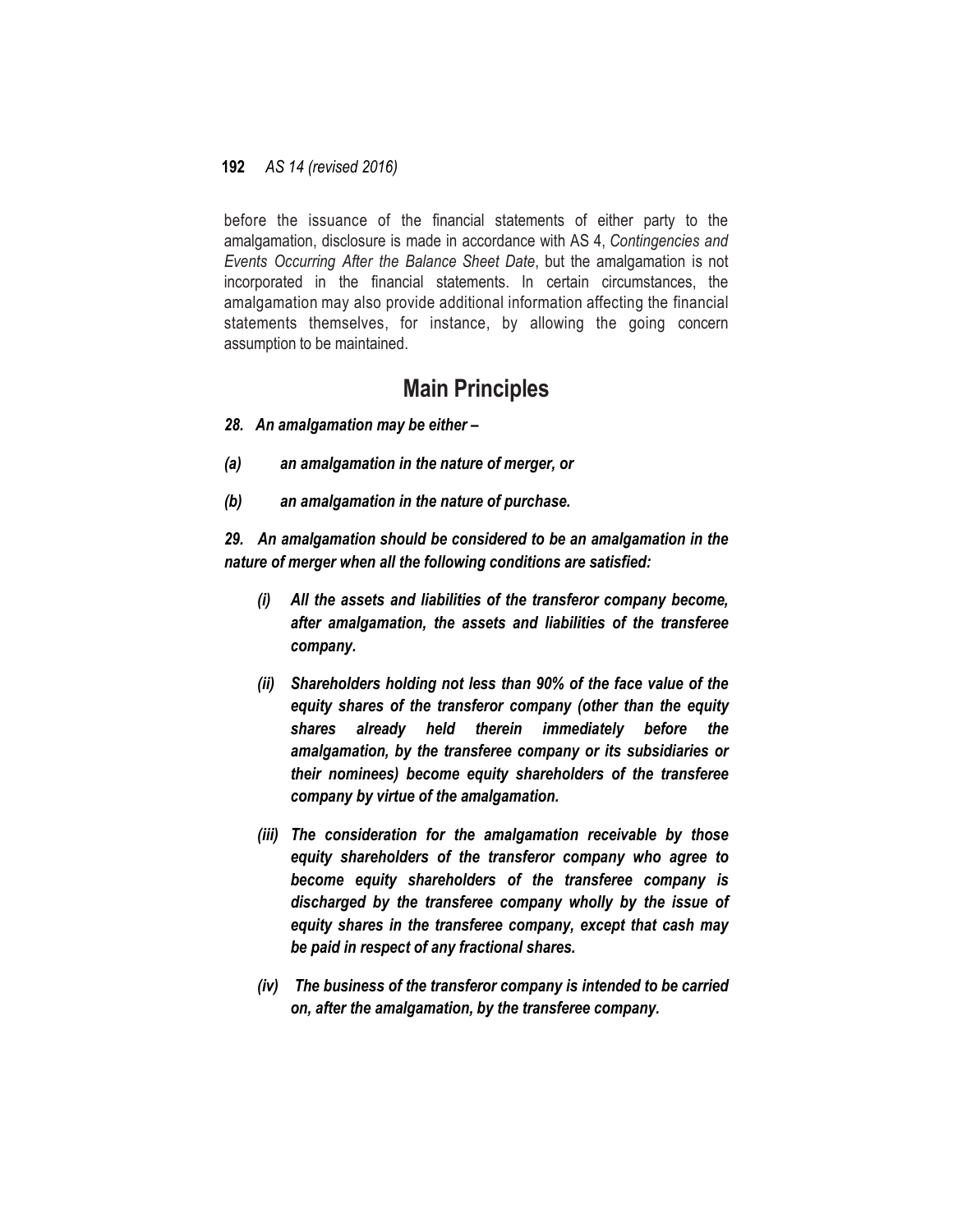*(v) No adjustment is intended to be made to the book values of the assets and liabilities of the transferor company when they are incorporated in the financial statements of the transferee company except to ensure uniformity of accounting policies.*

*30. An amalgamation should be considered to be an amalgamation in the nature of purchase, when any one or more of the conditions specified in paragraph 29 is not satisfied.*

*31. When an amalgamation is considered to be an amalgamation in the nature of merger, it should be accounted for under the pooling of interests method described in paragraphs 33–35.*

*32. When an amalgamation is considered to be an amalgamation in the nature of purchase, it should be accounted for under the purchase method described in paragraphs 36–39.*

### *The Pooling of Interests Method*

*33. In preparing the transferee company's financial statements, the assets, liabilities and reserves (whether capital or revenue or arising on revaluation) of the transferor company should be recorded at their existing carrying amounts and in the same form as at the date of the amalgamation. The balance of the Profit and Loss Account of the transferor company should be aggregated with the corresponding balance of the transferee company or transferred to the General Reserve, if any.*

*34. If, at the time of the amalgamation, the transferor and the transferee companies have conflicting accounting policies, a uniform set of accounting policies should be adopted following the amalgamation. The effects on the financial statements of any changes in accounting policies should be reported in accordance with Accounting Standard (AS) 5 Net Profit or Loss for the Period, Prior Period Items and Changes in Accounting Policies.*

*35. The difference between the amount recorded as share capital issued (plus any additional consideration in the form of cash or other assets) and the amount of share capital of the transferor company should be adjusted in reserves.*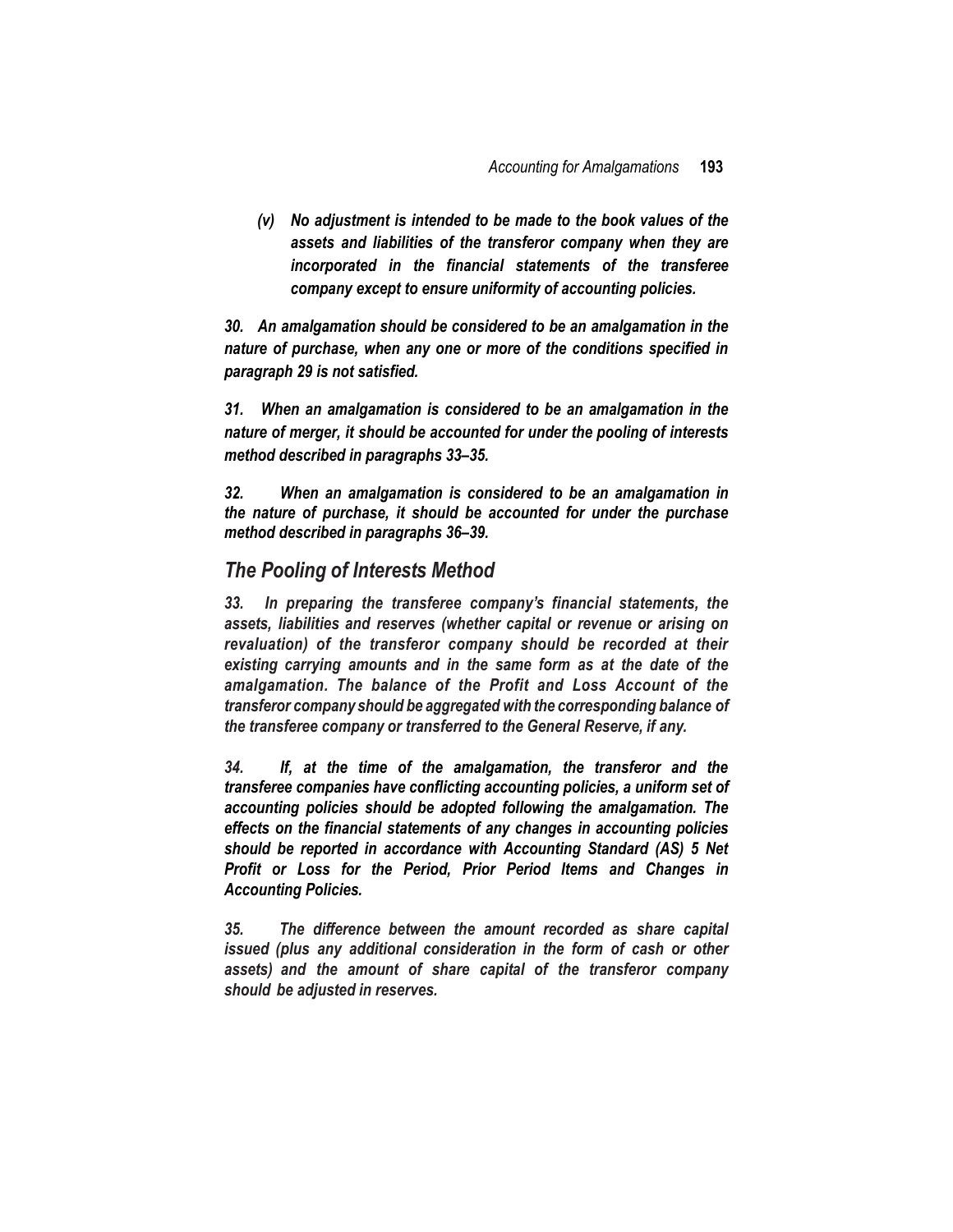### *The Purchase Method*

*36. In preparing the transferee company's financial statements, the assets and liabilities of the transferor company should be incorporated at their existing carrying amounts or, alternatively, the consideration should be allocated to individual identifiable assets and liabilities on the basis of their fair values at the date of amalgamation. The reserves (whether capital or revenue or arising on revaluation) of the transferor company, other than the statutory reserves, should not be included in the financial statements of the transferee company except as stated in paragraph 39.*

*37. Any excess of the amount of the consideration over the value of the net assets of the transferor company acquired by the transferee company should be recognised in the transferee company's financial statements as goodwill arising on amalgamation. If the amount of the consideration is lower than the value of the net assets acquired, the difference should be treated as Capital Reserve.*

*38. The goodwill arising on amalgamation should be amortised to income on a systematic basis over its useful life. The amortisation period should not exceed five years unless a somewhat longer period can be justified.*

*39. Where the requirements of the relevant statute for recording the statutory reserves in the books of the transferee company are complied with, statutory reserves of the transferor company should be recorded in the financial statements of the transferee company. The corresponding debit should be given to a suitable account head (e.g., 'Amalgamation Adjustment Reserve') which should be presented as a separate line item. When the identity of the statutory reserves is no longer required to be maintained, both the reserves and the aforesaid account should be reversed.*

### *Common Procedures*

*40. The consideration for the amalgamation should include any noncash element at fair value. In case of issue of securities, the value fixed by the statutory authorities may be taken to be the fair value. In case of other assets, the fair value may be determined by reference to the market value of the assets given up. Where the market value of the assets given up cannot be reliably assessed, such assets may be valued at their respective*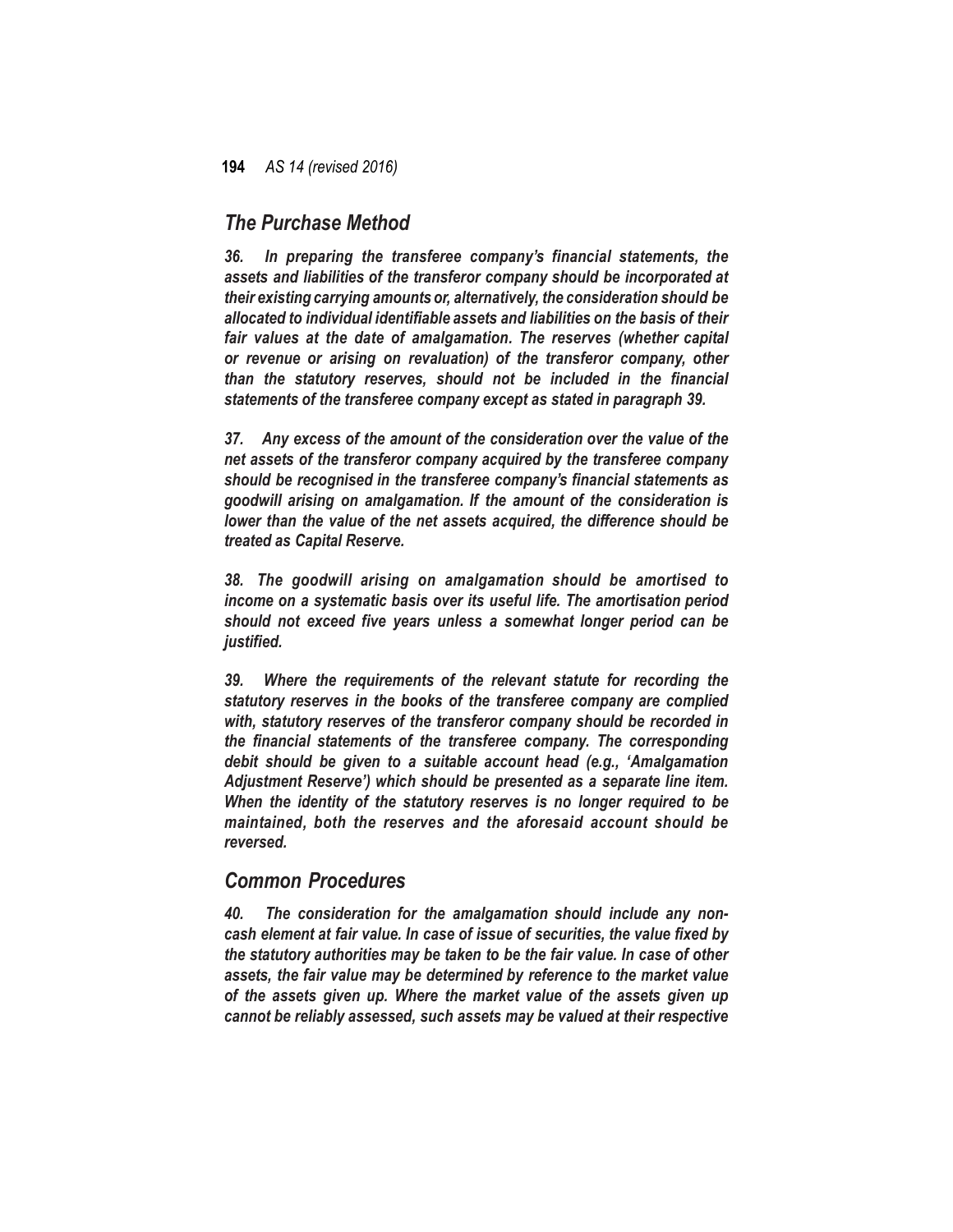*net book values.*

 $\overline{a}$ 

*41. Where the scheme of amalgamation provides for an adjustment to the consideration contingent on one or more future events, the amount of the additional payment should be included in the consideration if payment is probable and a reasonable estimate of the amount can be made. In all other cases, the adjustment should be recognised as soon as the amount is determinable [see Accounting Standard (AS) 4, Contingencies and Events Occurring After the Balance Sheet Date].*

*Treatment of Reserves Specified in A Scheme of Amalgamation*

*42.<sup>4</sup> Where the scheme of amalgamation sanctioned under a statute prescribes the treatment to be given to the reserves of the transferor company after amalgamation, the same should be followed. Where the scheme of amalgamation sanctioned under a statute prescribes a different treatment to be given to the reserves of the transferor company after amalgamation as compared to the requirements of this Standard that would have been followed had no treatment been prescribed by the scheme, the following disclosures should be made in the first financial statements following the amalgamation:*

- *(a) A description of the accounting treatment given to the reserves and reasons for following the treatment different from that prescribed in this Standard.*
- *(b) Deviations in the accounting treatment given to the reserves as prescribed by the scheme of amalgamation sanctioned under the statute as compared to the requirements of this Standard that would have been followed had no treatment been prescribed by the scheme.*
- *(c) The financial effect, if any, arising due to such deviation.*

<sup>4</sup> Notification dated 30th March, 2016, issued by the Ministry of Corporate Affairs contained a footnote that "Paragraph 42 shall not apply to any scheme of amalgamation approved under the Companies Act, 2013". This footnote is not added in the standard revised in 2016 by the ICAI for entities other than companies (see Announcement XLV)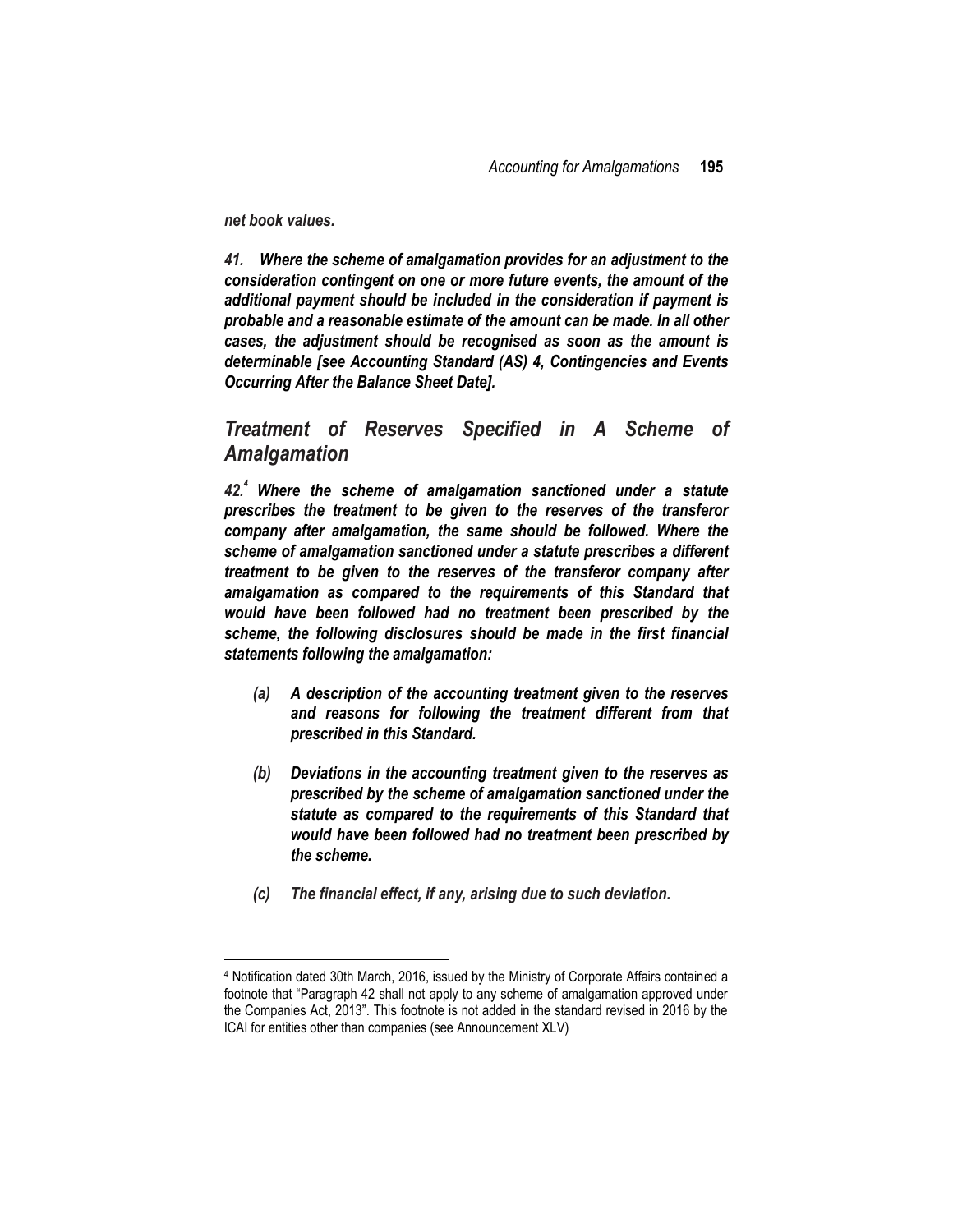## *Disclosure*

*43. For all amalgamations, the following disclosures should be made in the first financial statements following the amalgamation:*

- *(a) names and general nature of business of the amalgamating companies;*
- *(b) effective date of amalgamation for accounting purposes;*
- *(c) the method of accounting used to reflect the amalgamation; and*
- *(d) particulars of the scheme sanctioned under a statute.*

*44. For amalgamations accounted for under the pooling of interests method, the following additional disclosures should be made in the first financial statements following the amalgamation:*

- *(a) description and number of shares issued, together with the percentage of each company's equity shares exchanged to effect the amalgamation;*
- *(b) the amount of any difference between the consideration and the value of net identifiable assets acquired, and the treatment thereof.*

*45. For amalgamations accounted for under the purchase method, the following additional disclosures should be made in the first financial statements following the amalgamation:*

- *(a) consideration for the amalgamation and a description of the consideration paid or contingently payable; and*
- *(b) the amount of any difference between the consideration and the value of net identifiable assets acquired, and the treatment thereof including the period of amortisation of any goodwill arising on amalgamation.*

### *Amalgamation after the Balance Sheet Date*

*46. When an amalgamation is effected after the balance sheet date but before the issuance of the financial statements of either party to the*